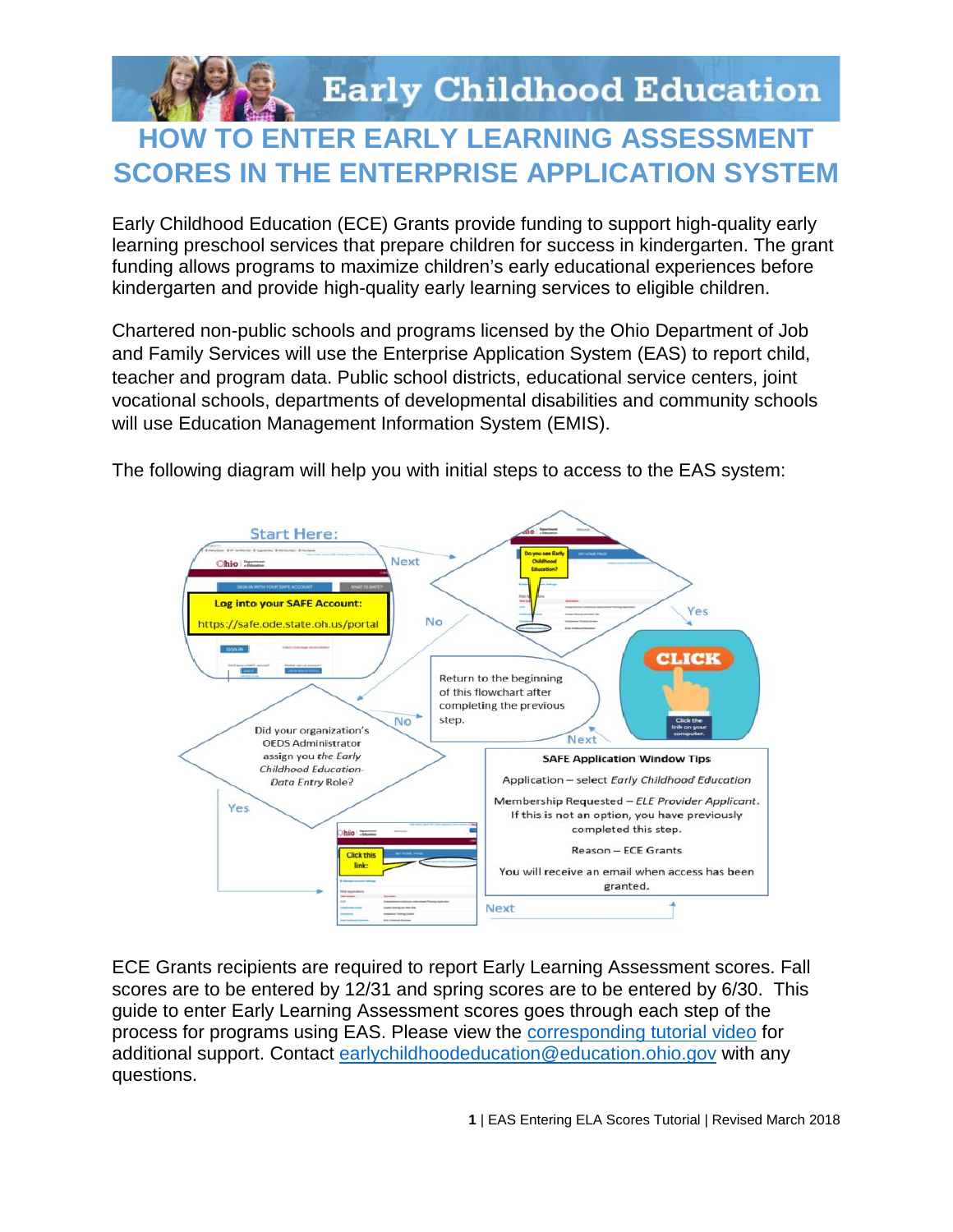

To enter Early Learning Assessment scores in EAS, programs must first do one of two things:

- a. Obtain the KReady vendor report for this administration, or
- b. Convert Skills, Knowledge and Behavior (SKB) scores into Learning Progression scores. Click here for the Early Learning Assessment bridge (score conversion) form.
- 2. Click on **Student** to select the student module and then click **Search** to bring up a list of your students if not automatically populated.
- 3. Access the individual student's application by selecting the magnifying glass in the details column next to the student file and click on the fourth tab -Assessment.



4. Click the **pencil** icon next to the fall or spring assessment box to input scoring information for the Early Learning Assessment.



5. Enter the date when the assessment was completed in the Assessment Completion Date entry section.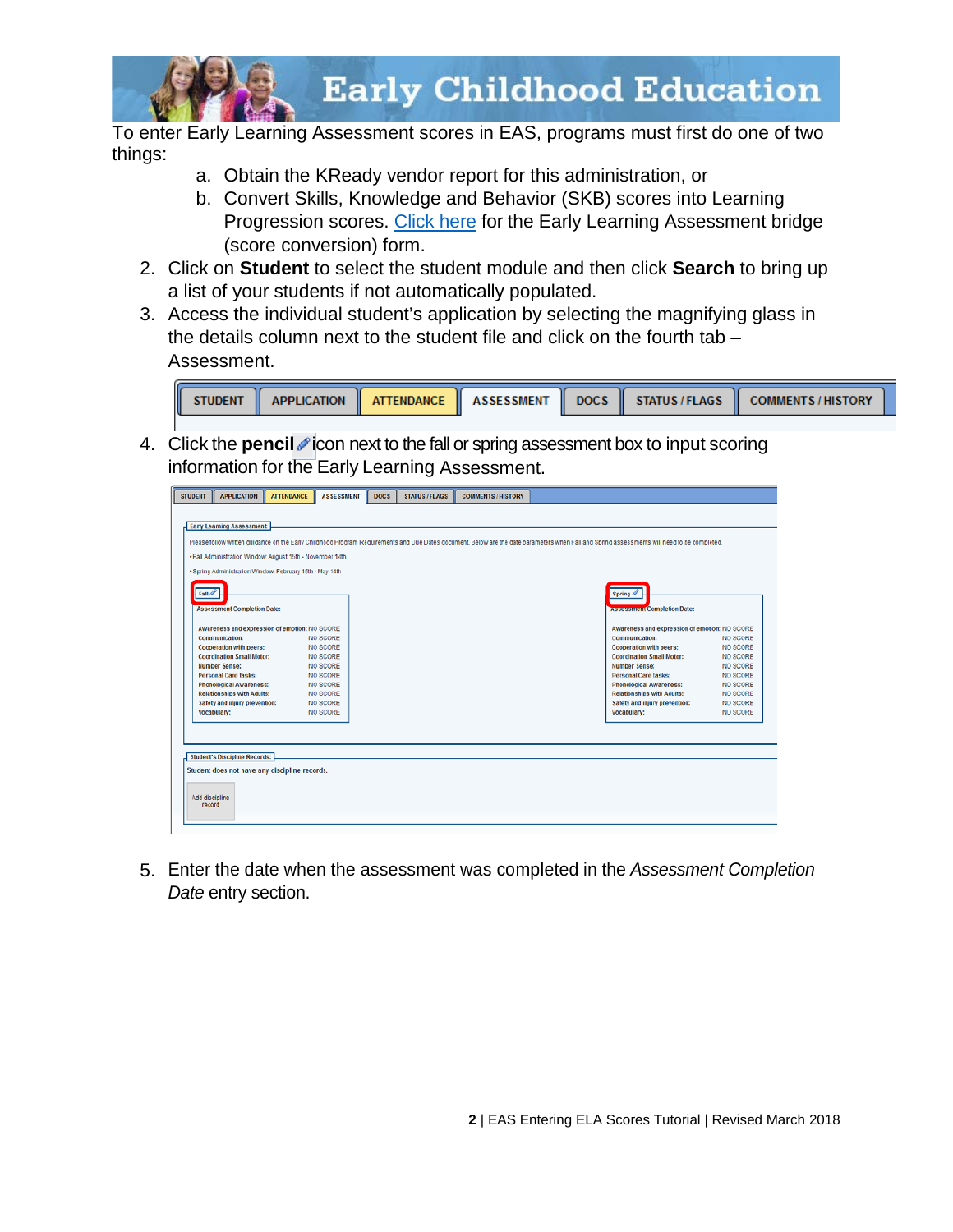| <b>Early Learning Assessment</b>                                                                                                                                                                                                                                                                                                                                                                                                                                                                                                                                                                                                                                                                                                                                                                                                            |
|---------------------------------------------------------------------------------------------------------------------------------------------------------------------------------------------------------------------------------------------------------------------------------------------------------------------------------------------------------------------------------------------------------------------------------------------------------------------------------------------------------------------------------------------------------------------------------------------------------------------------------------------------------------------------------------------------------------------------------------------------------------------------------------------------------------------------------------------|
| Early Learning Assessment<br>Please follow written guidance on the Early Childhood Program Requirements and Due Dates document. Below are the<br>date parameters when Fall and Spring assessments will need to be completed.<br>- Fall Administration Window: August 15th - November 14th<br>. Spring Administration Window: February 15th - May 14th<br>$F$ all<br>Assessment Completion Date:<br>March 2015<br>$\bullet$<br>Awareness and expression of emotion:<br>Th.<br>F <sub>0</sub><br>Sa<br>Sta.<br>Communication:<br>Cooperation with peers:<br>101<br>12<br>Coordination Small Motor:<br>14 15 16 17 18<br>131<br>19<br>Number Sense:<br>21 22 23 24 25<br>20<br>26<br>Personal Care tasks:<br>27 28 29 30 31<br>Phonological Awareness:<br>Relationships with Adults:<br>- Select -<br>Safety and injury prevention:<br>Select- |

6. Enter the corresponding Learning Progression scores for the 10 required Learning Progressions on the assessment. The assessment needs to be completed in both the fall and spring during the assessment windows noted on the screen.

| <b>Assessment Completion Date:</b> | 10/25/2016          |              |                            |              |
|------------------------------------|---------------------|--------------|----------------------------|--------------|
| Awareness and expression of        | 5                   |              |                            |              |
| emotion:                           |                     | v            |                            |              |
| Communication:                     | 4                   | $\checkmark$ |                            |              |
| <b>Cooperation with peers:</b>     | 4                   | $\checkmark$ |                            |              |
| <b>Coordination Small Motor:</b>   | 4                   | $\checkmark$ |                            |              |
| <b>Number Sense:</b>               | N                   | $\checkmark$ | <b>Reason: A - Medical</b> | $\checkmark$ |
| <b>Personal Care tasks:</b>        | - Select - $\vee$   |              |                            |              |
| <b>Phonological Awareness:</b>     | - Select - $\vee$   |              |                            |              |
| <b>Relationships with Adults:</b>  | - Select - $\vee$   |              |                            |              |
| Safety and injury prevention:      | - Select - $\vee$   |              |                            |              |
| Vocabulary:                        | $-$ Select - $\vee$ |              |                            |              |

If a score of "N" is entered, the program will be prompted to select one of the following reason codes:

| <b>Assigned</b><br><b>Letter</b> | <b>Reason Code</b>                                                        | <b>Meaning of</b><br><b>Reason Code</b>                                                     |
|----------------------------------|---------------------------------------------------------------------------|---------------------------------------------------------------------------------------------|
| A                                | <b>Medical Reason</b>                                                     | The child has an ongoing medical<br>reason that prevented the child from<br>being assessed. |
| B                                | <b>Parental Refusal</b>                                                   | The parent/guardian refused to allow<br>the child to be assessed.                           |
| D                                | Suspension/Expulsion                                                      | The child was suspended or expelled<br>during the assessment window.                        |
| F                                | Other (reason not listed)                                                 | Any other reason than those identified<br>in the other allowable reason codes.              |
| J                                | Student moved in or out of district before<br>assessment was administered | Student was not enrolled in the district<br>at the time of the assessment.                  |